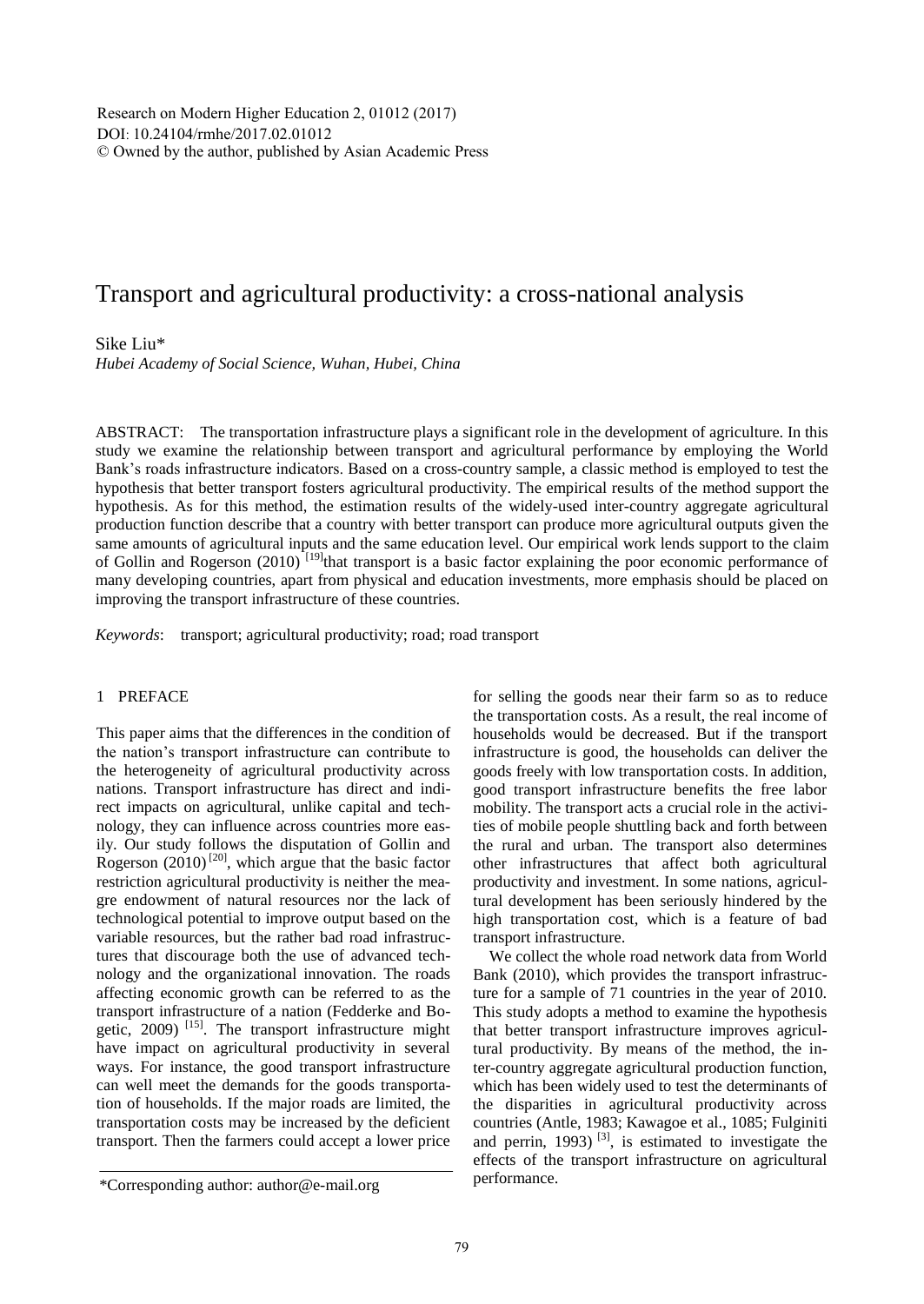### 2 DATA,MEASUREMENT AND SAMPLING **PROCEDURE**

Assessing quantitatively the effect of the transportation sector on the level and composition of aggregate agricultural productivity requires international comparable aggregate and agricultural productivity data. The available sample consisting of the data in 2010 from 71 countries are used in this study. Because the data of independent variables is the most complete in this year. Data are collected from official website of Food and Agricultural Organization (2010), official website of World Bank (2010) and official website of United Nations Development Programme (2010). There are three main datasets in this study: transport infrastructure, agricultural inputs (land and machinery) and education.

### 2.1 *Data*

#### 2.1.1 *Transportation infrastructure measure*

The first main data is obtained from the official website of World Bank, which provides total road network (km) cross the countries in the year of 2010. The transport indicator is the total road network including motorways, highways, and main or national roads, secondary or regional roads, and all other roads in a country.

### 2.1.2 *Agricultural production based on PPP per capita production*

The second main dataset incorporates the figures from the FAOSTAT (2010) on value of agricultural production. The agricultural total output is measured by net production value in constant 2004-2006 1000 I\$.

#### 2.1.3 *Agricultural inputs*

The third main dataset figures of agricultural inputs are obtained from FAOSTAT (2010). For estimation of the aggregate agricultural production function, two basic agricultural inputs are used, including land and machinery. The definitions of the two inputs are as follows. (1) Land. It is measured by thousands of hectares of arable land and permanent cropland. (2) Machinery. It is measured by the number of agricultural production function.

### 2.1.4 *Education*

In addition to agricultural inputs, the control variable is considered in the agricultural production function. It noted that the control variables are also significant in agricultural production. I collect the most significant control variable, EDU, which is the general education level. We pick up the enrolment ratio of schooling from the educational part in the 2010 Human development Report.

### 2.2 *A model of cross-regional transportation*

The specifications of the production and functions follow the former classical production function approach. I use the aggregate agricultural production function according to the Cobb-Douglas form, which is the most common specification used in the previous research.

The approach includes two main variables: the dependent variables and the independent variable. The dependent variable is a country's total agricultural output. The author uses the net value of agricultural production for this variable. The main independent variables consist of two crucial agricultural inputs (land and machinery). Although the labour is also an important agricultural input, the calculation of agricultural production involves this element. The agricultural production is based on the PPP per capital production. Therefore, we do not consider the element of labour in the independent variables. Another independent variable that we consider is the educational level, and this variable shows the ratio of schools enrolment cross countries.

A model is employed in this study to examine the hypothesis that better transport infrastructure generates higher agricultural productivity. This model is the widely-adopted inter-country aggregate agricultural production function. The complete model for the agricultural aggregate production of the country is specified as follows:

LnAGTPi =  $\alpha$ 0 +  $\alpha$ 1 lnTRANSPORTi +  $\alpha$ 2 lnLANDi

+ α3 lnTRACTORi + α4 lnEDUi + εi

Where, i=1, 2, 3...N. AGTP is the agricultural output. The TRANSPORT is the transport infrastructure. The LAND, TRACTOR and EDU are the agricultural inputs.

The four detailed regressions can be expressed as follows:

- (1) ln AGTPi =  $\alpha$ 0 +  $\alpha$ 1 lnLANDi +  $\alpha$ 2 lnTRACTORi +εi
- (2) ln AGTPi =  $\alpha$ 0 +  $\alpha$ 1 lnTRANSPORTi +  $\alpha$ 2 lnLANDi + α3 lnTRACTORi +εi
- (3) Ln AGTPi =  $\alpha$ 0 +  $\alpha$ 1 lnLANDi +  $\alpha$ 2 lnTRACTORi +α3 lnEDUi +εi
- (4) Ln AGTPi =  $\alpha$ 0 +  $\alpha$ 1 lnTRANSPORTi +  $\alpha$ 2 lnLANDi + α3 lnTRACTORi +α4 lnEDUi +εi

The available samples have 71 countries and observations for the year 2010. Four regressions with different specifications were estimated. In regressions (1) and (2) we estimated the basic model in which the independent variables involved two agricultural inputs. All variables are in the logarithmic form. The transport infrastructure index (TRANSPORT) entered regression (2) in the logarithmic form. In regressions (3) and (4) the education level was involved and the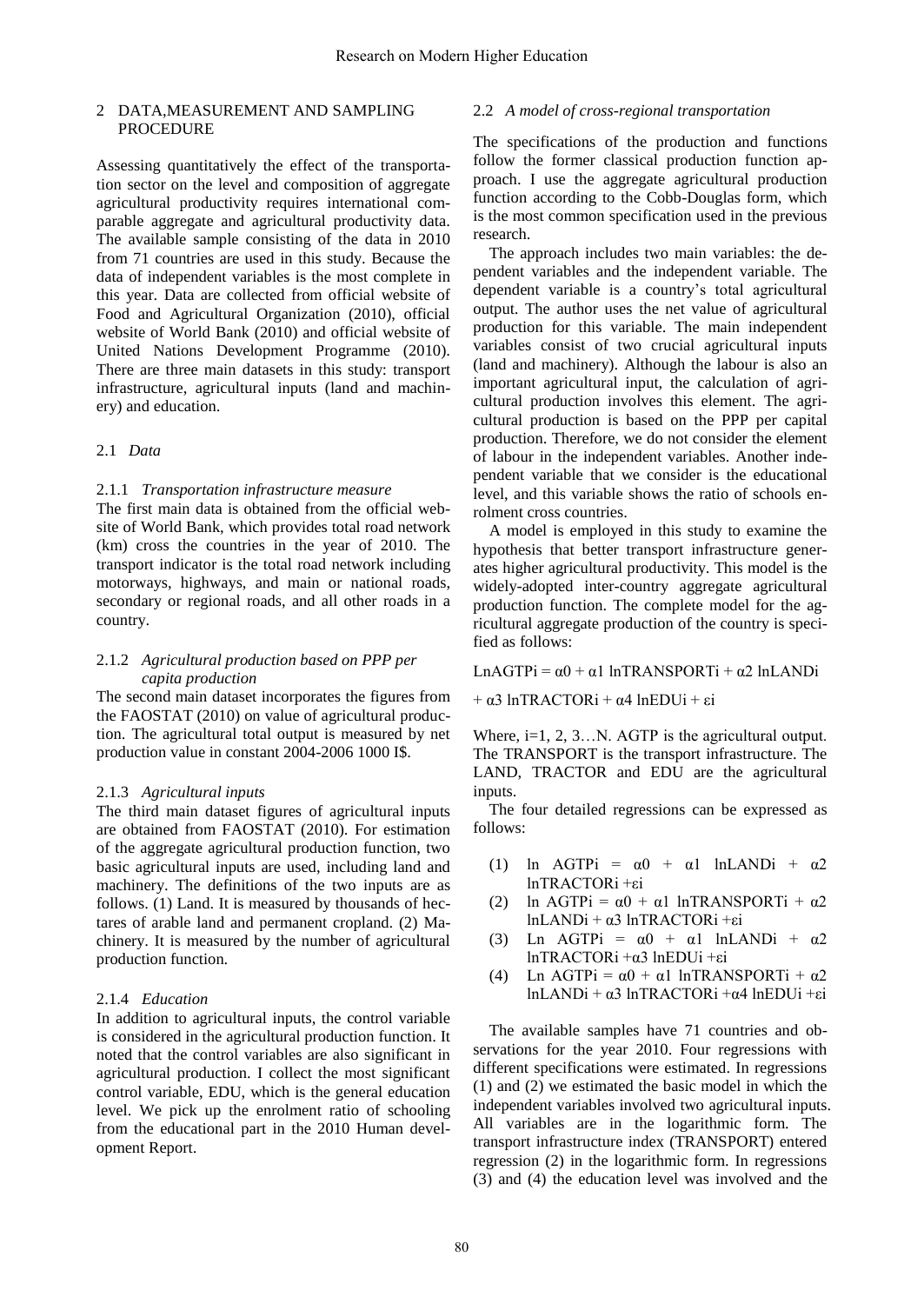lnTRANSPORT entered regression (4).

In statistics and economics, the term data refers to multi-dimensional data. The data include observations on multiple phenomena observed in one period for the same firms or individuals. The following are the advantages of this model: firstly, it can control individual difference (unobserved effect) by setting the dummy variable. Secondly, it can improve the degree of freedom and decrease the collinearity among the explanatory variables. Therefore, the estimation effectiveness is improved. Lastly, it can repeatedly observe the unit set on a cross-section, thus engaging a better study on the dynamics of changes in economic behaviour. We can see the performance in the Figure 1.



Figure 1. Transport and agricultural performance

#### 3 EMPRICAL RESULTS

In this section, the author assesses quantitatively the role of transport infrastructure in generating crosscountry disparities in aggregate agricultural productivity in the context of the structural transformation mechanism of the model.

### 3.1 *Analyse results of the regression*

The estimation results are presented in Table 1. The R2 for all four regressions exceed 0.81, which suggests that the fitted regression outcome explains the variation in cross-country agricultural outputs by a significant level. The table contains 4 results of fixed effects regression so that it is clear to analyse the results on the whole, From the table we can see that: as an independent variable, transport infrastructure is

always significant and it always affects agricultural inputs and the aggregate agricultural output, because its p value is often smaller than 0.01; the relationship between transport and agricultural productivity is significantly positive correlation. In addition, the coefficients of agricultural inputs: land, machinery and education that explain the four agricultural inputs also do positive impact on agricultural productivity. In regression (1)-(4), the coefficients of two agricultural inputs, lnLAND and lnTRACTOR, show the expected position sign and achieve high statistical significance. The coefficients of the land and machinery variables, LAND and TRACTOR, exhibit positive and significant signs in regressions (1)-(4), including that better inputs of land and machine enhance agricultural productivity. The coefficients of the education variable, EDU, also present positive and significant signs in regressions (3)-(4), implying that the education variable plays positive role in improving the agricultural productivity. As shown in regressions (1)-(4), more investments of land, tractor, and education can increase the agricultural output, and they have positive impacts on a country's agricultural productivity.

Our empirical results support the hypothesis that better transport raises agricultural productivity. In the case of the roads infrastructure, they have statistically significant, positive, and often economic impacts on the agricultural productivity. As shown in regressions (2) and (4), the coefficients of lnTRANSPORT are positive and highly statistically significant. This demonstrates that a nation with a better condition of transportation infrastructure will produce more agricultural output with the same amounts of agricultural inputs. In regression (4), the figure for production elasticity of T is 0.520, which indicates that an increase with 1% of T will raise the agricultural output by 0.520% given the same amounts of agricultural inputs.

Table 1. Estimates of the aggregate agricultural production function

|                    | (1)         | (2)          | (3)        | (4)          |
|--------------------|-------------|--------------|------------|--------------|
| <b>InTRANSPORT</b> |             | ***<br>0.601 |            | ***<br>0.520 |
|                    |             | (0.059)      |            | (0.074)      |
| <b>InLAND</b>      | $0.018^{*}$ | $0.090^*$    | 0.229      | $0.140^{**}$ |
|                    | (0.079)     | (0.050)      | (0.077)    | (0.060)      |
| <b>InTRACTOR</b>   | $0.759***$  | $0.330***$   | $0.371***$ | $0.277***$   |
|                    | (0.072)     | (0.062)      | (0.091)    | (0.070)      |
| <b>InEDU</b>       |             |              | $0.272***$ | $0.078*$     |
|                    |             |              | (0.047)    | (0.045)      |
| <b>Constant</b>    | 8.881       | $5.104***$   | $7.696***$ | $5.277***$   |
|                    | (0.354)     | (0.433)      | (0.365)    | (0.443)      |
| $\mathbf{R}^2$     | 0.819       | 0.928        | 0.879      | 0.931        |
| # of observations  | 71          |              |            |              |
| # of countries     | 71          |              |            |              |

Notes: Figures in parentheses are heteroskedastic corrected standard errors. Asterisks indicate significance at the 10% (\*), 5% (\*\*) and 1% (\*\*\*) levels.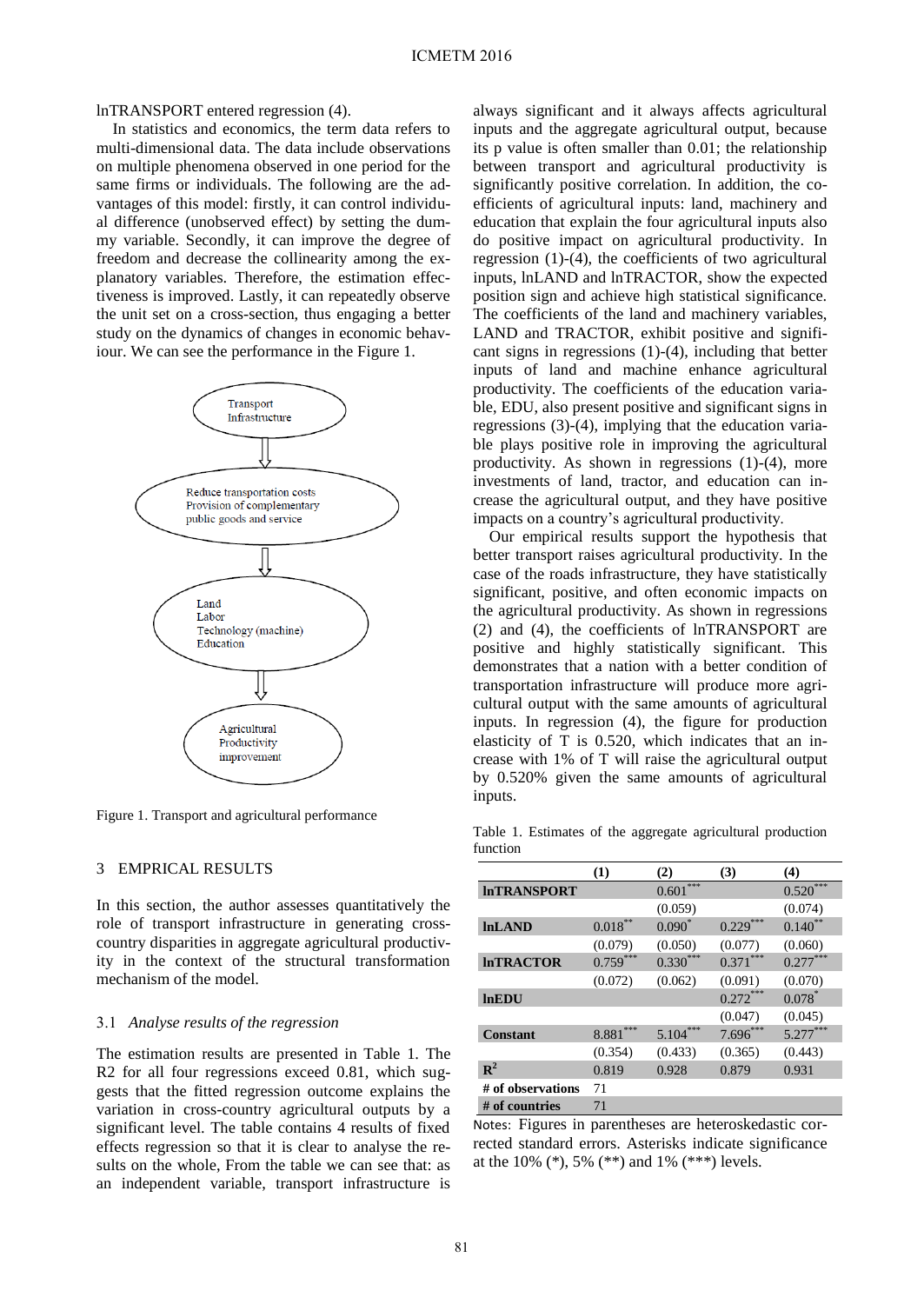### 3.2 *Impacts of good transport on agricultural productivity*

It is well known that good transport reduces transportation costs. The road infrastructure plays an essential role in the transportation. Large amounts of funds invested in roads or other transport infrastructure caused a reduction in transportation costs in economic activities, particularly in the developing countries. A good condition of transport infrastructure that necessarily eliminated transport costs. Due to lack of transport infrastructure in many poor nations, most householders in agricultural sector indirectly purchase the transport services by selling their goods in a lower price. The major roads are limited and the farmers cannot freely transport their goods to the distant market or the urban area. They sell the agricultural goods in a lower price at the near market or intermediate points. We can understand the demand for good level of transport infrastructure.

Actually, transport construction also contributes to the economic growth. More investments for transport generate the transportation costs at a low level. If the transportation costs are lower than before, the households can sell their goods at the distant markets or the cities. Then they can gain more profits than before. Not only the households in rural areas can obtain more advantages due to the reduction in the cost of goods transport, the urban people also benefit a lot. The rural areas can deliver more agricultural goods to the cities, and then there would be more goods in urban markets. The population in cities might buy the goods in a lower price than before. In a word, the exports and imports both could benefit from the low costs of good transport.

This implies that keeping a balance between transport infrastructure and agricultural productivity growth is essential for rapid economic development. The low transportation cost is only one of the advantages from the development of transport infrastructure. There are many other benefits of transport investment. The transport infrastructure is a crucial element in the construction for a nation. The various public infrastructures are the relationship of interaction. The transportation needs other public infrastructure for the perfect delivery. The other public infrastructures also demand the function of transport. The excellent transportation supports the advancement of the other infrastructure. Provision of transport infrastructure is one of the effective means that the government might enhance economic growth. The overall public infrastructure is the foundation of economic development for a country. A serious argument regarding infrastructure is how efficiently the government manages the existing stocks. Then the transport infrastructure plays an indispensable role in this system.

# 3.3 *Transport and agricultural marketing in Uganda*

# 3.3.1 *Agriculture in Uganda*

Uganda is a typical nation in the middle of Africa. It produces almost all of its own food, and most of its agricultural production is oriented towards domestic consumption. In other words, this country is agricultural autarky. Besides, a significant amount of its agricultural production is mainly for export. Almost all agricultural production in Uganda takes place on smallholder plots, with mixed copping systems predominating.

# 3.3.2 *Transport-deficient and access to market*

Because of the rough situation of transport in Uganda, the rural households need to face the high transportation costs. More than 60 percent of Uganda' populations live in rural areas, and most of them make their living from subsistence agriculture (Uganda Bureau of Statistics 2007b, pp: 16-17). Using headcount measure, the poverty rate for rural households was 34.2%, which almost triple the rates for urban households (Uganda Bureau of Statistics 2006, pp: 60). Why the rural areas are so poor, the populations still live in the small countries? The transport is a significant reason for this issue.

### 3.3.3 *Uganda's less transport infrastructure is an important factor to cause low agricultural productivity*

First, many people live in the rural. Because of the bad transportation condition, people only can choose live close to their farm. Second, the transportation costs are very high. The major roads are limited in Uganda. Only a few roads improve the transportation costs. So the households need to pay much more money for goods shipping. Last but not least, it is poverty. According to a headcount measure, the poverty rate for rural people was 34.2 percent, which was almost three times as the rate of unban people (Uganda Bureau of Statistic 2006, pp: 60). The average income of rural people only account for one-thirds of that of urban people. The rural population paid about half of their total income to the food. For example, 15 percent of people in rural areas only have less than two sets of clothes and 43 percent of the population just have a pair of shoes in positive situation.

# 4 CONCLUDING REMARKS

Agricultural development has been considered to be one of the most important tasks that developing countries face, and a great deal of effort has been taken to improve the agricultural technologies, physical infrastructure and education. However, in recent years, researchers and policy-makers have been attaching more importance to the impact of transportation on agricultural performance. This trend also reflects the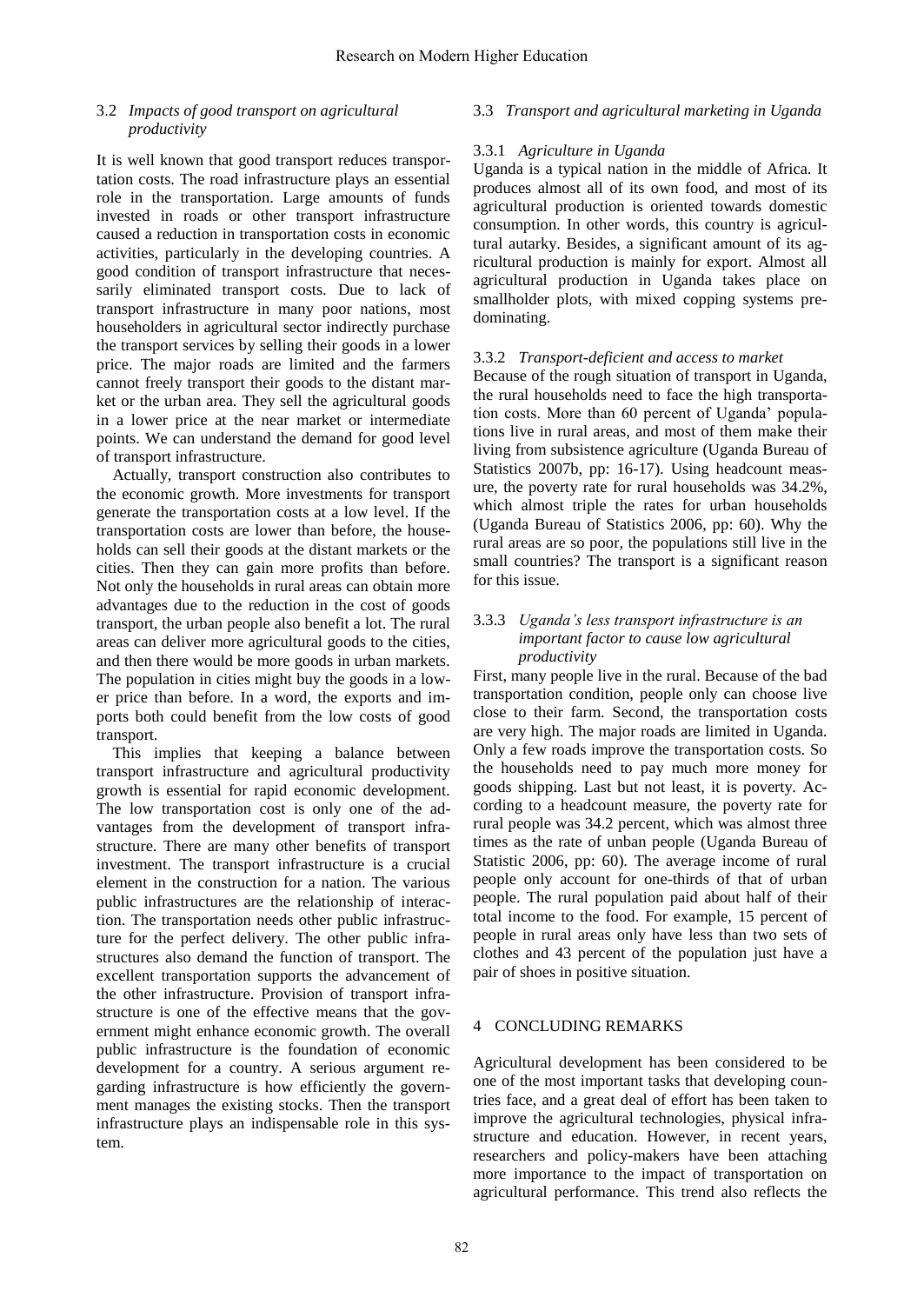recent advancement in the theory of economic development, which the emphasis, in addition to capital, technology and education, has been on the dominating position in the institution in charting the course of economic development.

With the use of World Bank's transport in road indicator, this study examines whether the differences in the quality of transport infrastructure can explain the cross-country heterogeneity in agricultural productivity. To this end, we use a simple method to employ the hypothesis. By means of the method, the widely-used inter-country aggregate agricultural production function was estimated on the basis of the sample of 71 countries in 2010. The empirical results imply that, with same agricultural inputs and education level, a country with better transport can generate more agricultural outputs. With comparison of the data of different categories, we can see that better transport not only enhance the agricultural productivity directly (that is, given the condition of same resources and education, a nation will produce more with better transport) but also improve the agricultural productivity indirectly by fostering the accumulation of infrastructure in a country.

Although our model is simple and stylized, we believed it still captures some important economic forces. Nonetheless, we want to emphasize three important directions for the future research. The first is to gather more systematic data of the nature of transport infrastructure. The second is to develop richer versions of our model that can provide better estimates of the quantitative effects of transportation infrastructure. Third, it is important to incorporate the costs associated with transportation infrastructure in order to provide better guidance regarding optimal policy.

The empirical works of this study supports Gollin and Rogerson  $(2010)$ <sup>[20]</sup> who claimed that transport is a basic factor explaining the poor economic performance of many developing countries, and also confirms the findings of Adamopoulos  $(2009)^{[1]}$  that institutions and transport infrastructure are the determinants of the differences in levels of economic success across countries. The economy development needs the support of transport infrastructure. Good transport infrastructure is a basic condition for the advancement of economic in a country. As for the different kinds of efforts, apart from providing human resources, trans- [12] Duarte, M & Restuccia, D., 2010. The role of the strucferring technologies, and investing lands, the improvements of the transport infrastructure need more emphasis in order to ensure the success finally.

In terms of policy, the author suggests one way to enhance agricultural and aggregate productivity in poor countries that is to encourage the improvement of transportation networks. Moreover, the analysis has revealed that the international organizations (such as the FAO) might collect more funds for the transportation infrastructure. According to the analysis, it is believed that the developing countries are the ones that would obtain most of the productivity gains from

the improvements in their transport infrastructure.

As seen above, transport infrastructure is an extremely complex revolution, which can affect the whole society. Not only can it bring economic benefits and facilitate economic development, but it can promote social harmony and political stability. With the challenge of how to improve agricultural productivity and promote economic growth, the government should fulfil its leadership and decision-making ability of political initiatives, and especially, should seriously focus on the development of transport infrastructure.

### **REFERENCES**

- [1] Adamopoulos, T., 2009. Transportation costs, agricultural productivity and cross-country income differences, Toronto: York University.
- [2] Alston, J. M., Beddow, J. M & Pardey, P. G. 2009. Agricultural research productivity and food prices in the long run, *Journal of Science*, (325)4.
- [3] Antle, J. 1983: Infrastructure and aggregate agricultural productivity: international evidence, *Economic Development and Cultural Change*, 31(3): 609-619.
- [4] Atack, J & Margo, R. A. 2009. Agricultural improvements and access to rail transportation: the American Midwest as a test case, 1850-1860, *Working Paper*, 15520.
- [5] Bai, C & Qian Y. 2010. Infrastructure development in China: The case of electricity, highways, and railways. *Journal of Comparative Economics,* 38: 34-51.
- [6] Binswanger, H.P., Khandker, S.R & Rosenzweig, M.R. 1993. How infrastructure and financial institutions a®ect agricultural output and investment in India. *Journal of Development Economics*, 41:337-366.
- [7] Bishop C. E. 1958. Agricultural Economic Analysis, New York, John Willey, INC.
- [8] Caselli, F., 2005. Accounting for cross-country income Di®erence, Handbook of Economic Growth, P.Aghion and S.Durlauf (eds.), North-Holland.
- [9] Caves, D. W., Christensen, L. R & Swanson J. A. 1981. Productivity growth, scale economies, and capacity utilization in U.S. railroads, 1955-74, *Journal of The American Economic Review*, 71(5), pp: 994-1002.
- [10] Charles, R., Hulten, Edwin R. Dean & Micchael J. Harper. 2001. *New Development in Productivity Analysi*s. University of Chicago Press.
- [11] Dayal, E. 1984. Agricultural productivity in India: a spatial analysis. *Journal of American Geographers*, (74)1: 98-123.
- tural transformation in aggregate productivity. *Journal of Economics*.
- [13] Fan, S & Pardey P. G., 1997. Research, productivity, and output growth in Chinese agriculture. *Journal of Development Economics.* Vol, 53:115-137.
- [14] Fan, S & Zhang, X. 2004. Infrastructure and regional economic development in rural China. *China Economic Review* 15: 203-214.
- [15] Fedderke J. W. 2009. Infrastructure and growth in South Africa: direct and indirect productivity impacts of 19 infrastructure measures. *Journal of World Development*  37(9): 1522-1539.